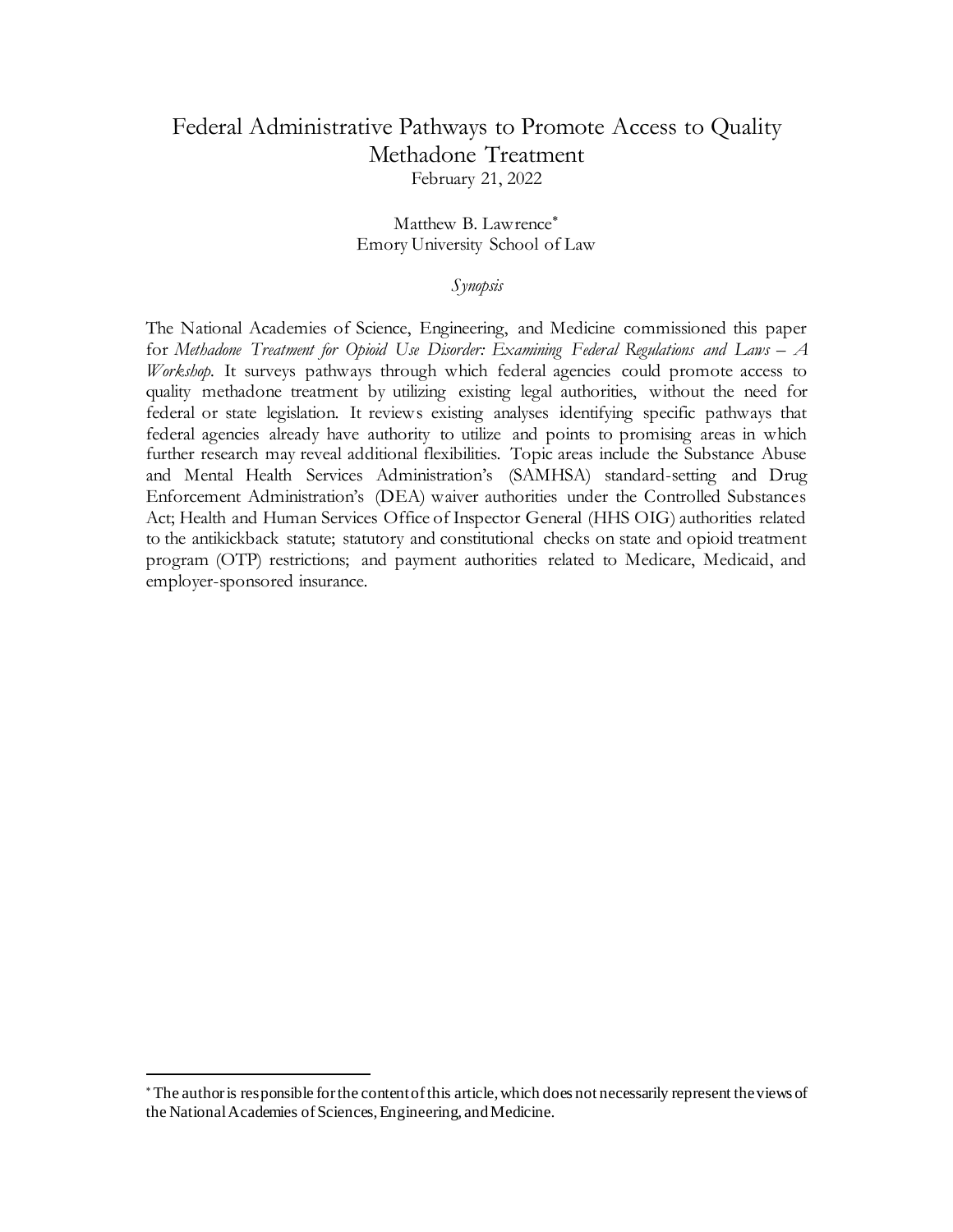# Federal Administrative Pathways to Promote Access to Quality Methadone Treatment

## Table of Contents

| $\mathbf{L}$ |  |
|--------------|--|
|              |  |
| B.           |  |
|              |  |
| П.           |  |
|              |  |
|              |  |
| A.           |  |
| В.           |  |
| C.           |  |
|              |  |
| D.           |  |
|              |  |

#### <span id="page-1-1"></span>**Introduction**

<span id="page-1-0"></span>A 2019 National Academies Report explained that although methadone is an effective treatment for opioid use disorder, significant and inequitable barriers impede access. <sup>1</sup> This paper surveys possible pathways through which federal administrative agencies could overcome or mitigate some barriers to quality methadone treatment, without the need for legislation. It builds on prior literature either establishing (as legally permissible) or exploring (as worthy of further consideration) such pathways. <sup>2</sup> The paper does not necessarily endorse utilization of the pathways it identifies, but simply notes their availability or potential availability.

Agencies have two main ways to effectuate legal change without legislation. Statutes often give agencies broad authority over implementation. Where current legal requirements stem from regulation, they can usually be changed through notice-and-comment rulemaking so long as the new rules remain within the underlying statutory mandate. In other cases,

<sup>1</sup> NATIONAL ACADS. OF SCIENCES, ENGINEERING, AND MED., MEDICATIONS FOR OPIOID USE DISORDER SAVE LIVES at 9-10 (2019).

<sup>2</sup> Bridget C.E. Dooling & Laura Stanley, *Extending Pandemic Flexibilities for Opioid Use Disorder Treatment: Unsupervised Use of Opioid Treatment Medications*, 105 MINN. L. REV. HEADNOTES 74 (2021); Corey S. Davis and Derek H. Carr, *Legal and policy changes urgently needed to increase access to opioid agonist therapy in the United States*, 73 INT. J. DRUG POL'Y 42-48 (2019).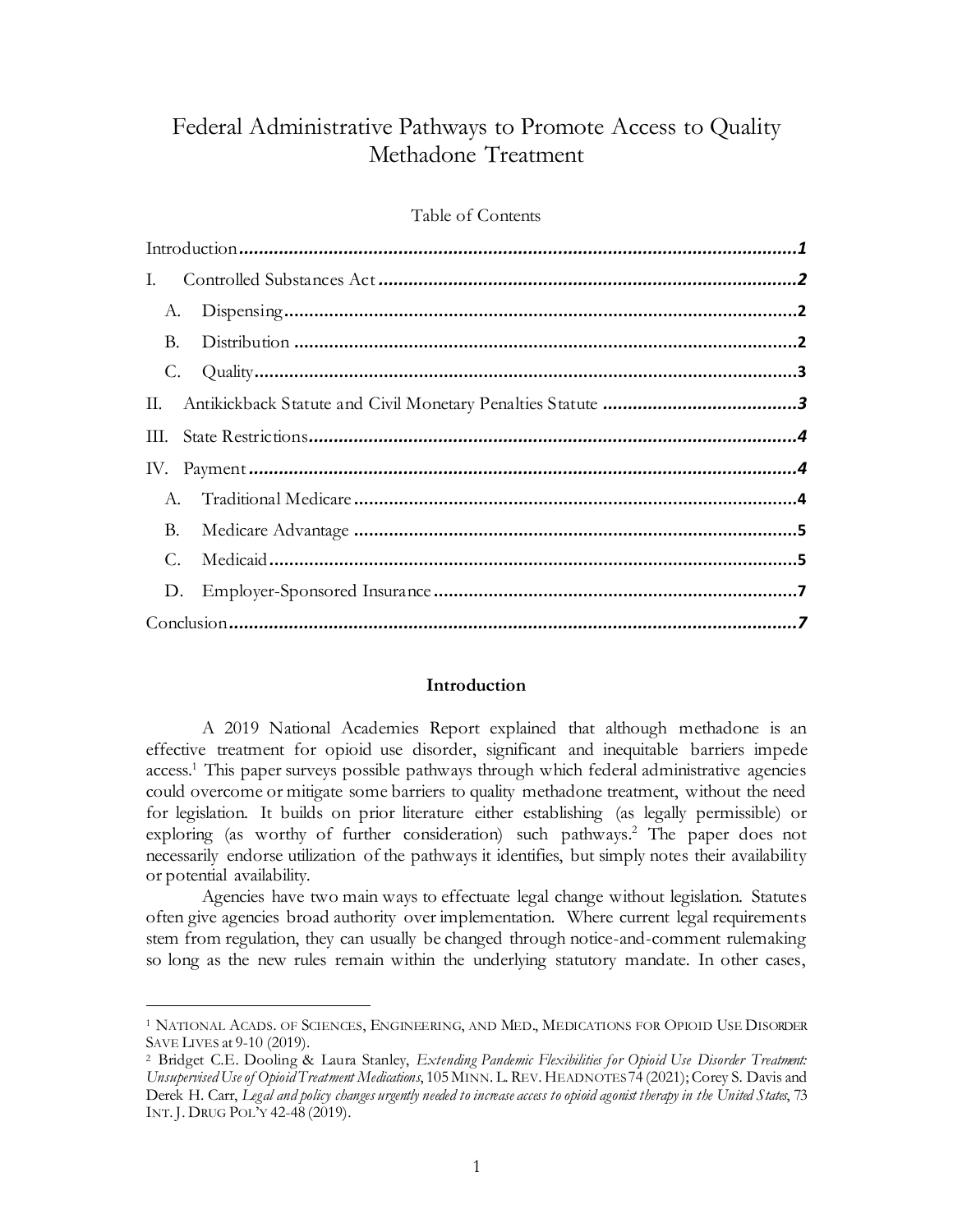agencies are charged with enforcing statutes, regulations, or even constitutional provisions. Enforcement policy can ordinarily be changed by the agency without rulemaking.

#### <span id="page-2-0"></span>**I. Controlled Substances Act**

#### **A. Dispensing**

<span id="page-2-1"></span>Section 823(g) of the Controlled Substances Act (CSA) requires "practitioners who dispense narcotic drugs" for maintenance of detoxification treatment to obtain an annual registration. 3 It also provides that registrations should be granted only to practitioners who meet standards "established by [SAMHSA]" governing practitioner qualifications, the security of narcotics, and their provision for unsupervised use.<sup>4</sup> The standards established by the Substance Abuse and Mental Health Services Administration (SAMHSA) create the category of "Opioid Treatment Programs (OTPs),"<sup>5</sup> set rules governing OTPs,<sup>6</sup> and provide for accreditation bodies to oversee OTP operations.<sup>7</sup>

Dooling and Stanley point out that CSA "plainly gives SAMHSA broad authority to establish the standards practitioners must follow in order to be registered," which includes the power to change those standards.<sup>8</sup> Davis and Carr also read the statute to grant SAMHSA broad discretion and call for a variety of changes in the current regulatory requirements.<sup>9</sup>

In addition to SAMHSA's standard-setting authority, CSA gives the Drug Enforcement Administration (DEA) authority to "waive the requirement for registration of certain manufacturers, distributors, or dispensers if [DEA] finds it consistent with the public health and safety."<sup>10</sup> DEA recently employed this waiver authority to create mobile van flexibilities.<sup>11</sup>

SAMHSA's standard-setting authority and DEA's waiver authority are promising pathways for administrative adoption of essentially any of the changes in CSA requirements that scholars have proposed. For example, Pytell and colleagues recommend changes "to expressly allow for hospitals to initiate and adjust the dose of methadone."<sup>12</sup> Such reforms could be made through notice and comment rulemaking using either the Secretary's standard-setting authority or the Attorney General's waiver authority.

#### **B. Distribution**

<span id="page-2-2"></span>Reports suggest that hospitals and skilled nursing facilities have difficulty obtaining sufficient quantities of methadone to administer to eligible patients.<sup>13</sup> Buprenorphine

-

<sup>3</sup> 21 U.S.C. § 823(g).

 $4$  *Id.* § 823(g)(2).

<sup>5</sup> 42 C.F.R. § 8.12.

<sup>6</sup> *Id.*

<sup>7</sup> *Id.* § 8.13.

<sup>8</sup> Dooling & Stanley, *supra* not[e 2](#page-1-1) at 12.

<sup>9</sup> Davis & Carr, *supra* not[e 2.](#page-1-1)

<sup>10</sup> 21 U.S.C. § 822(d).

<sup>11</sup> 86 Fed. Reg. 33861 (2021); Taleed El-Sabawi et al., *The New Mobile Methadone Rules and What They Mean for Treatment Access*, HEALTH AFFAIRS BLOG, August 4, 2021.

<sup>12</sup> Jarratt D. Pytell et al., *Facilitating Methadone Use in Hospitals and Skilled Nursing Facilities*, 180 JAMA INTERN. MED. 6-7 (2019).

<sup>13</sup> David Gifford et al., *Additional Barriers to Methadone Use in Hospitals and Skilled Nursing Facilities*, 180 JAMA INTERN. MED. 615 (2020).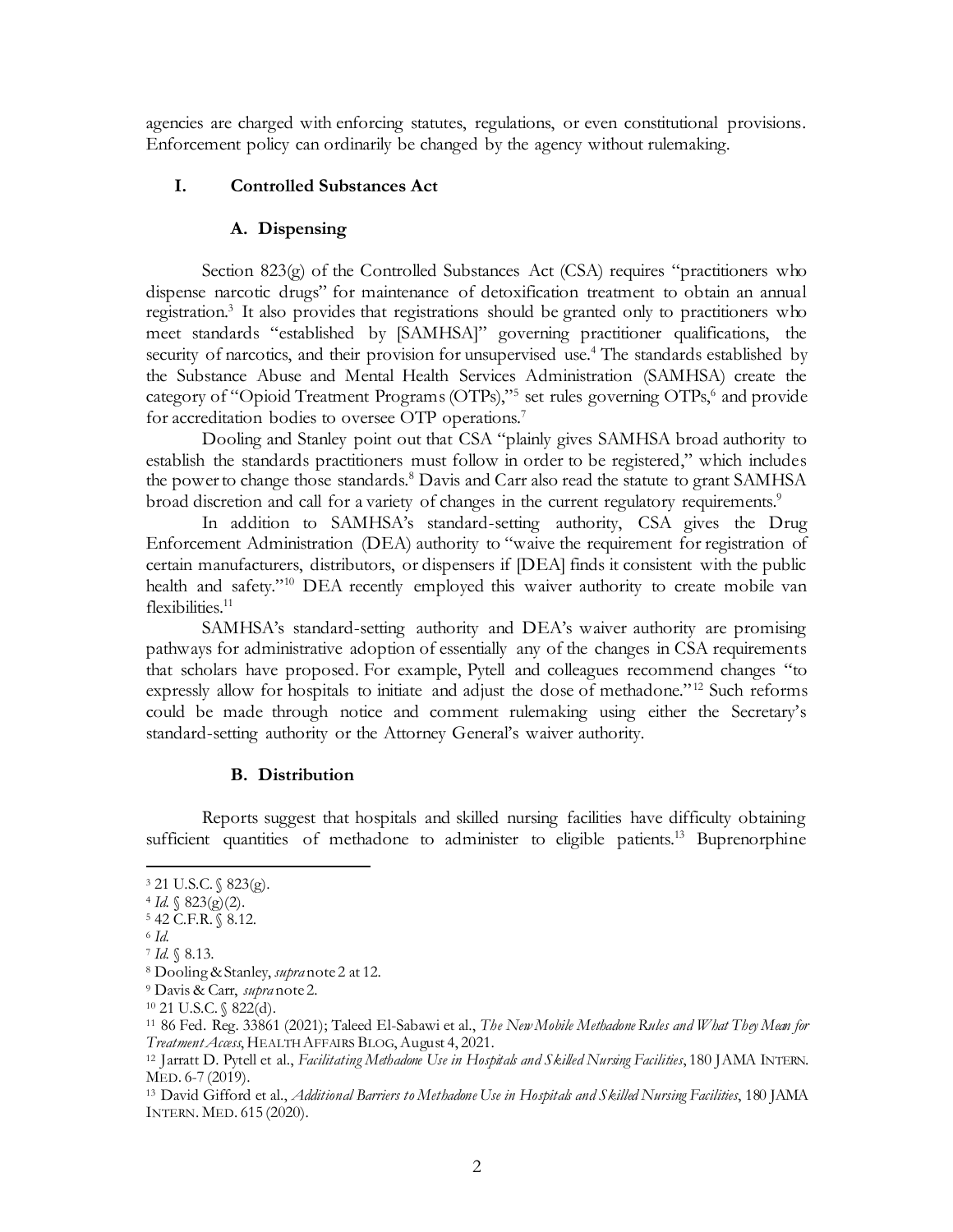shortages trace in part to pharmacies' fear that ordering sufficient quantities will place them above an unwritten threshold that triggers DEA investigation.<sup>14</sup> To address this barrier, DEA could clarify in guidance that increasing stocks of methadone to provide to hospitals or skilled nursing facilities will not trigger enforcement consequences.

#### **C. Quality**

<span id="page-3-0"></span>The Methadone Manifesto describes the withholding of methadone as a form of punishment by some OTPs as a barrier to maintenance of treatment. <sup>15</sup> SAMHSA could potentially use its standard-setting authority to address these concerns. Alternatively, the agency could, through its routine oversight of accreditation bodies, press for greater scrutiny of OTP conduct. 16

Further research could also explore the possibility of litigation challenging OTP behavior under the Due Process Clause of the U.S. Constitution. Through the "state action doctrine," courts may deem a private actor to be acting as a government actor and subject to constitutional requirements. A thorough analysis of how the complicated legal test for the state action doctrine applies to OTPs in light of their unique role under the CSA would be necessary to determine the viability of this pathway to check OTP behavior.

## <span id="page-3-1"></span>**II. Antikickback Statute and Civil Monetary Penalties Statute**

Contingency management is a treatment employing rewards that can be effective for stimulants increasingly used alongside opioids.<sup>17</sup> Take-up of this form of treatment has been limited, however, in part by provider concerns that the provision of rewards to patients may give rise to liability under the federal antikickback statute (AKS) or the civil monetary penalty statute (CMP).<sup>18</sup> Generally speaking, these laws limit offering remuneration to patients unless a safe harbor is present.<sup>19</sup>

The Department of Health and Human Services (HHS) Office of Inspector General (OIG) enforces these statutes and has authority to implement safe harbors. OIG has declined to create a safe harbor for contingency management.<sup>20</sup> This does not mean that contingency management violates the law, but it leaves violation in any individual case a fact-intensive determination that providers may wish to avoid. OIG could mitigate this barrier by using its authority to promulgate safe harbors by regulation, <sup>21</sup> or use its enforcement discretion to describe situations in which contingency management will not be subject to liability. Furthermore, "incentives offered as part of a CMS-sponsored model may qualify for protection under the safe harbor" for payment models.<sup>22</sup> Thus, the Centers for Medicare  $\&$ 

.

<sup>14</sup> Hannah Cooper et al., *When Prescribing Isn't Enough—Pharmacy-Level Barriers to Buprenorphine Access*, 383 NEW ENG.J. MED. 703 (2020).

<sup>15</sup> Urban Survivors Union, *Methadone Manifesto* at 29,

https://sway.office.com/UjvQx4ZNnXAYxhe7?ref=Link&mc\_cid=9754583648&mc\_eid=51fa67f051.

<sup>16</sup> *See* HHS OIG*, SAMHSA's Oversight of Accreditation Bodies for Opioid Treatment Programs Did Not Comply with Some Federal Requirements* (A-09-18-01007).

<sup>17</sup> 85 Fed. Reg. 77791 (Dec. 2, 2020).

<sup>18</sup> *Id*.

<sup>19</sup> 42 U.S.C. § 1320a-7b(b); 42 U.S.C. § 1320a-7a(a)(5).

<sup>20</sup> 85 Fed. Reg. 77791 (Dec. 2, 2020); *see also id.* (discussing application of \$75 *de minimis* exception).

 $21$  42 U.S.C. § 1320a-7b(b)(3)(E).

<sup>22</sup> 85 Fed. Reg. at 77792.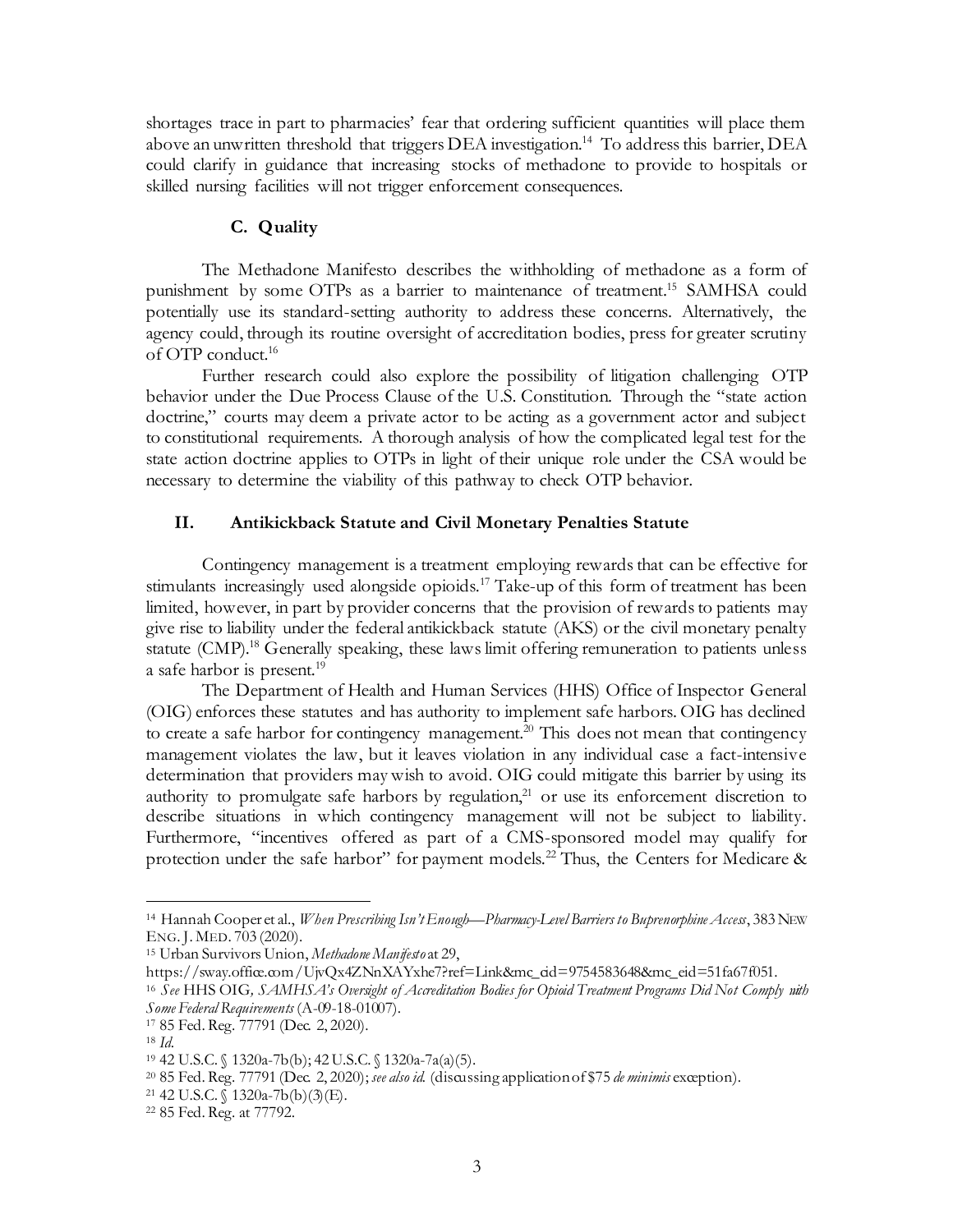Medicaid Services (CMS) could, by creating or expanding payment models for methadone treatment, render connected contingency management protected from liability under these statutes.

## <span id="page-4-0"></span>**III. State Restrictions**

Many states impose restrictions on methadone prescribing that are more stringent than federal requirements.<sup>23</sup> Two pathways to overcome these barriers warrant further consideration. The Department of Justice's Office of Civil Rights, which has reportedly discussed an "Opioid Initiative," may be the best positioned federal agency unit to explore these pathways.

First, because the U.S. Constitution makes federal law the "supreme Law of the Land,"<sup>24</sup> state laws that are inconsistent with federal statutory or regulatory requirements can be "preempted" — rendered void — as a result of that inconsistency.<sup>25</sup> Preemption doctrine is complex, $^{26}$  but future research might explore whether there are ways that current or future DEA waivers (e.g., the mobile van waiver), SAMHSA standards, or CMS payment models could be preemptive.

Second, state barriers to methadone treatment may themselves violate federal law or the U.S. Constitution. Friedman and Trent describe several theories on which restrictions on access to methadone in prison or in other institutional settings might run afoul of prohibitions on discrimination against individuals with disabilities in the Americans with Disabilities Act and Rehabilitation Act of 1973.<sup>27</sup> Furthermore, a work in progress by the author concludes there is a reasonable legal argument that unjustified state restrictions on access to methadone implicate a fundamental liberty interest under the Fourteenth Amendment. 28

## <span id="page-4-1"></span>**IV. Payment**

#### **A. Traditional Medicare**

<span id="page-4-2"></span>Provider participation and patient access are both a function of the generosity of payment. <sup>29</sup> Traditional Medicare now covers OTP services without payer utilization management or cost sharing through a bundled payment model. <sup>30</sup> In 2021 CMS issued an emergency rule to prevent a cut in reimbursement rates for this bundle for 2022, and the agency is now considering a revision to its formula to ensure appropriate compensation for

<sup>23</sup> Corey S. Davis & Amy Judd Lieberman, *Access to Treatment for Individuals with Substance Use Disorder* at 115 Covid-19 Policy Playbook (2021) (discussing state barriers).

<sup>&</sup>lt;sup>24</sup> U.S. CONST. art. VI, d. 2.

<sup>25</sup> *See generally* Jonathan Nash, *Null Preemption*, 85 NOTRE DAME L. REV. 1015 (2010).

<sup>26</sup> *Id.*

<sup>27</sup> Sally Friedman & Melissa Trent, *Defense Lawyers and the Opioid Epidemic: Advocating for Addiction Medication* at 26, NACDL.Org.

<sup>28</sup> Matthew B. Lawrence, *Addiction and Liberty* (work in progress).

<sup>29</sup> Rebecca L. Haffajee et al., *Policy Pathways to Address Provider Workforce Barriers to Buprenorphine Treatment*, 54 AM. J. PREV. MED. (2018).

<sup>30</sup> *See generally* 84 Fed. Reg. 62673 (Nov. 15, 2019).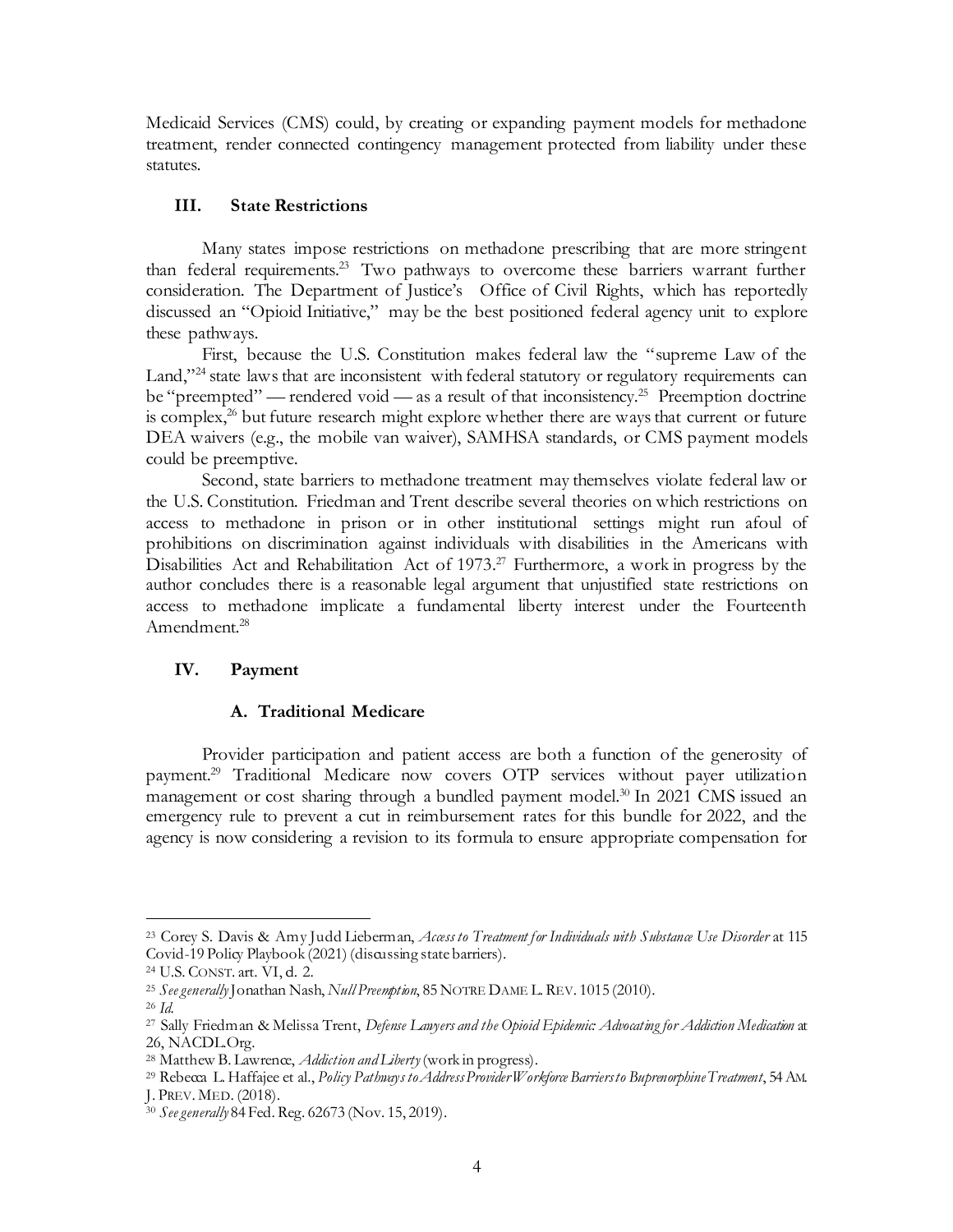OTPs in future years.<sup>31</sup> This ongoing administrative proceeding is a ready legal path by which the agency could promote access to methadone.

Additionally, it is unclear how methadone provided through pharmacies, hospitals, or primary care would be paid through the existing Medicare bundled model, so it may be appropriate for CMS to consider offering alternative payment options — including coverage as a preferred drug (like buprenorphine) through Medicare Part D — to promote the financial viability of such reforms.<sup>32</sup> CMS has broad authorities to implement payment reforms through the regulatory process.<sup>33</sup>

#### **B. Medicare Advantage**

<span id="page-5-0"></span>Medicare Advantage (MA) plans must now cover methadone, but they may currently limit that coverage with cost-sharing requirements for beneficiaries and/or utilization management (including prior authorization, step therapy, and utilization review).<sup>34</sup> Utilization management can be a significant barrier to medication-assisted treatment (MAT),<sup>35</sup> and CMS has indicated that it is "considering strategies . . . to monitor the implementation of the OTP benefit by MA plans . . . including what data might be available to evaluate plan performance."36

Two administrative pathways are available to CMS to mitigate the risk that MA plans will impose unjustified barriers through utilization management. First, CMS reviews the adequacy of MA plans' networks at various stages of plan creation and administration to ensure adequate coverage of essential services, including time and distance criteria for 27 provider specialty types.<sup>37</sup> CMS's guidance on the specialties it includes in this review does not currently include OTPs.<sup>38</sup> CMS could update this guidance to include OTP coverage in its assessment of network adequacy.

Second, MA plans are paid through a "risk adjustment" system that mitigates insurers' incentive to impose artificial barriers to treatment for properly adjusted diagnoses. 39 The Affordable Care Act required CMS periodically to "evaluate and revise the [MA] risk adjustment system . . . in order to, as accurately as possible, account for higher medical and care coordination costs associated with . . . a diagnosis of mental illness."<sup>40</sup> CMS has to date failed to meaningfully perform this evaluation and revision, and doing so would offer a pathway to promote access to methadone treatment.<sup>41</sup>

#### **C. Medicaid**

<span id="page-5-1"></span>-

<sup>31</sup> 86 Fed. Reg. 66031 (Nov. 19, 2021).

<sup>&</sup>lt;sup>32</sup> *Cf.* 86 Fed. Reg. 66031-32 ("methadone cannot be dispensed by a pharmacy ... and therefore is not covered under Medicare Part D").

 $33 E.g., \text{ } 1115A$ ;  $42 U.S.C. \text{ } 1395(d)(5)(i)(I).$ 

<sup>34</sup> 84 Fed. Reg. 62762 (Nov. 15, 2019).

<sup>35</sup> Daniel M. Hartung et al., *Buprenorphine Coverage in the Medicare Part D Program for 2007 to 2018*, 321 JAMA 607– 609 (2019).

<sup>36</sup> 84 Fed. Reg. at 62762 (Nov. 15, 2019).

<sup>37</sup> CMS, *Medicare Advantage Network Adequacy Criteria Guidance* (Jan. 10, 2017).

<sup>38</sup> 85 Fed. Reg. at 62762.

<sup>39</sup> T. G. McGuire, *Achieving Mental Health Care Parity Might Require Changes in Payments and Competition*, HEALTH AFFAIRS, 35, No. 6 (2016): 1029-1035.

<sup>40</sup> 42 U.S.C. 1395w-23(a)(1)(C)(iii)(III).

<sup>41</sup> Matthew B. Lawrence, *Regulatory Pathways to Promote Treatment for Substance Use Disorder or Other Under-Treated Conditions Using Risk Adjustment*, 46 JLME 935 (2019).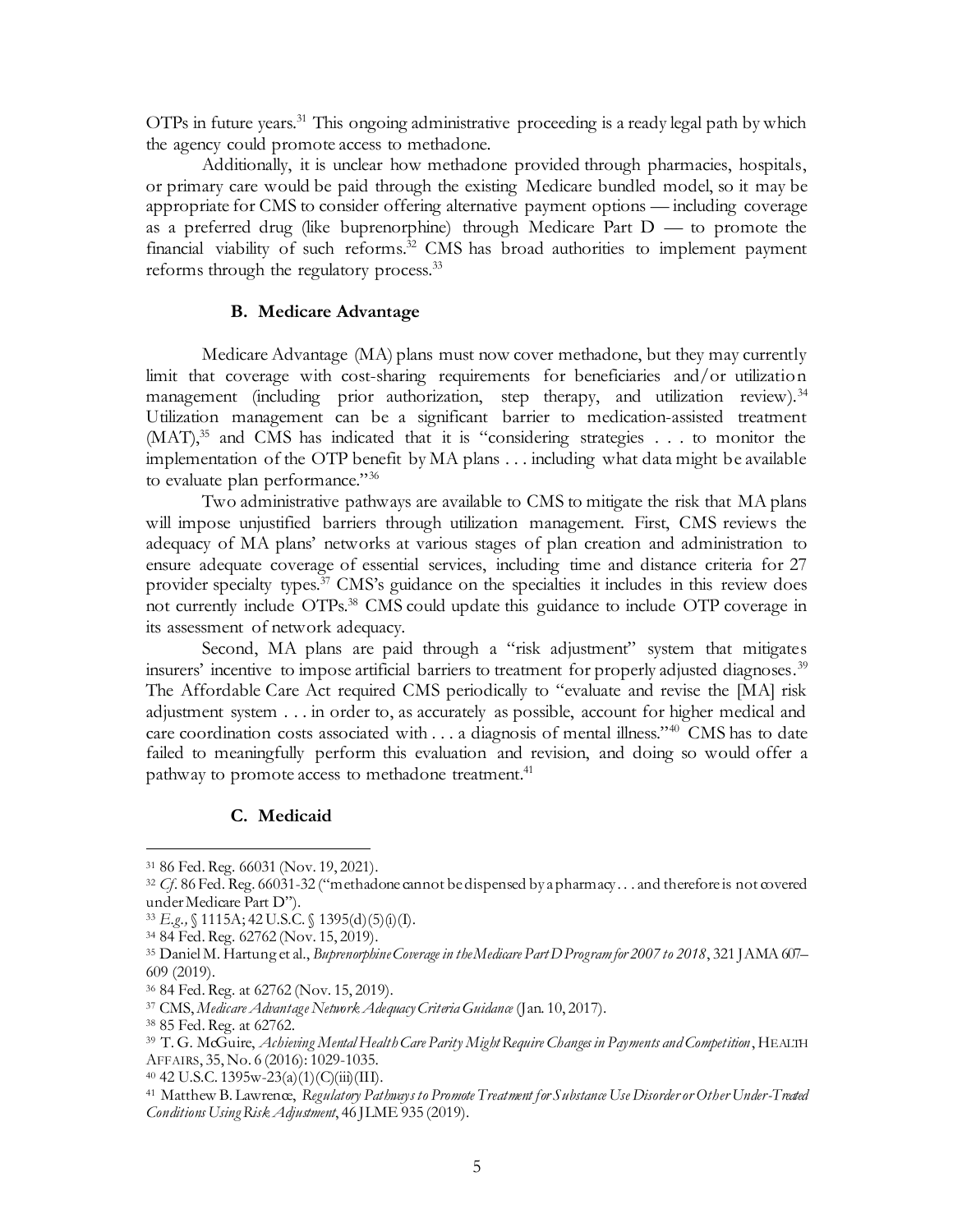Section 1006(b) of the SUPPORT [Substance Use-Disorder Prevention that Promotes Opioid Recovery and Treatment for Patients and Communities] Act required all states to cover methadone through Medicaid. Seventy-five percent of Medicaid enrollees are in a managed care plan that may impose barriers to methadone treatment through unjustified prior authorization, step therapy, annual or lifetime caps, or utilization review requirements.<sup>42</sup>

Federal law restricts coverage limitations in Medicaid to situations where it is medically necessary or needed to prevent waste.<sup>43</sup> CMS has the authority to enforce these requirements,<sup>44</sup> but it is currently difficult for the agency to assess compliance because "[d]ata submitted by managed care plans to states and by states to CMS vary in their consistency, availability, and timeliness."<sup>45</sup> CMS's statutory authority regarding data submissions by managed care plans and states,<sup> $46$ </sup> then, is a promising legal avenue to develop the data necessary for more effective enforcement. By requiring more uniform and comprehensive submission of data regarding utilization management practices, CMS could position itself to assess the scope of inappropriate barriers and enforce or strengthen existing requirements.

More broadly, Medicaid is subject to two major administrative authorities that offer pathways to address social determinants that fuel the epidemic and impede access to treatment.<sup>47</sup> Section 1115 empowers CMS to grant federal matching payments for state costs that are not ordinarily matchable through the program.<sup>48</sup> The statute does not require these payments to be budget neutral.<sup>49</sup> North Carolina has received a waiver under this authority, for example, to pay for housing, transportation, and other supports aimed at the social determinants of health. <sup>50</sup> CMS has issued reports surveying steps that states have taken and might take to support housing for people with substance use disorder through the Medicaid program.<sup>51</sup> For any states interested in addressing social and economic barriers to methadone treatment, section 1115 holds the potential to serve as a significant source of funding and flexibility.

Section 1115A empowers CMS to test innovative payment models within Medicare or Medicaid. It has already developed two such models relevant to methadone, the Maternal Opioid Misuse model<sup>52</sup> and the Integrated Care for Kids model.<sup>53</sup> Section 1115A could offer a vehicle for administrative adoption of any other payment reforms policy makers deem beneficial.

<sup>42</sup> J.V. Jacobi, *The ABCs (Accessibility, Barriers, andChallenges) of MedicaidExpansion: Medicaid,ManagedCare, and the Mission for the Poor*, St. LOUIS UNIV. J. OF HEALTH LAW & POL'Y 9, no. 2 (2016).

<sup>43</sup> 42 U.S.C. § 1396r–8(d); 42 C.F.R. § 440.230; 42 U.S.C. § 1396o-1(c) (addressing preferred drugs).

<sup>44</sup> *See* 42 U.S.C. §§ 1396u–2, 1396n(b), 1315(a).

<sup>45</sup> Medicaid & CHIPPayment & Access Comm'n, *Report to the Congress: TheEvolution of ManagedCare in Medicaid* 64 (June 2011).

<sup>46</sup> *E.g.,* 42 U.S.C. § 1927(g) (describing drug use review programs).

<sup>47</sup> *See* Nabarun Dasgupta, Leo Beletsky, &Daniel Ciccarone, *Opioid Crisis: No Easy Fix to Its Social and Economic Determinants*, 108 AM.J. PUB. HEALTH182 (2018) (discussing root causes).

<sup>48</sup> Matthew B. Lawrence, *Fiscal Waivers and State "Innovation" in Health Care*, 62 WM. & MARY L. REV. 123 (2020). <sup>49</sup> *Id.*

<sup>50</sup> [https://www.kff.org/report-section/a-first-look-at-north-carolinas-section-1115-medicaid-waivers-healthy](https://www.kff.org/report-section/a-first-look-at-north-carolinas-section-1115-medicaid-waivers-healthy-opportunities-pilots-issue-brief/)[opportunities-pilots-issue-brief/](https://www.kff.org/report-section/a-first-look-at-north-carolinas-section-1115-medicaid-waivers-healthy-opportunities-pilots-issue-brief/).

<sup>51</sup> U.S. Department of Health and Human Services, *Report to the President and Congress Section 1018 Action Plan for Technical Assistance and Support for Innovative State Strategies to Provide Housing-Related Supports to Individuals with Substance Use Disorder Under Medicaid* (July 2019).

<sup>52</sup> https://innovation.cms.gov/innovation-models/maternal-opioid-misuse-model.

<sup>53</sup> https://innovation.cms.gov/innovation-models/integrated-care-for-kids-model.